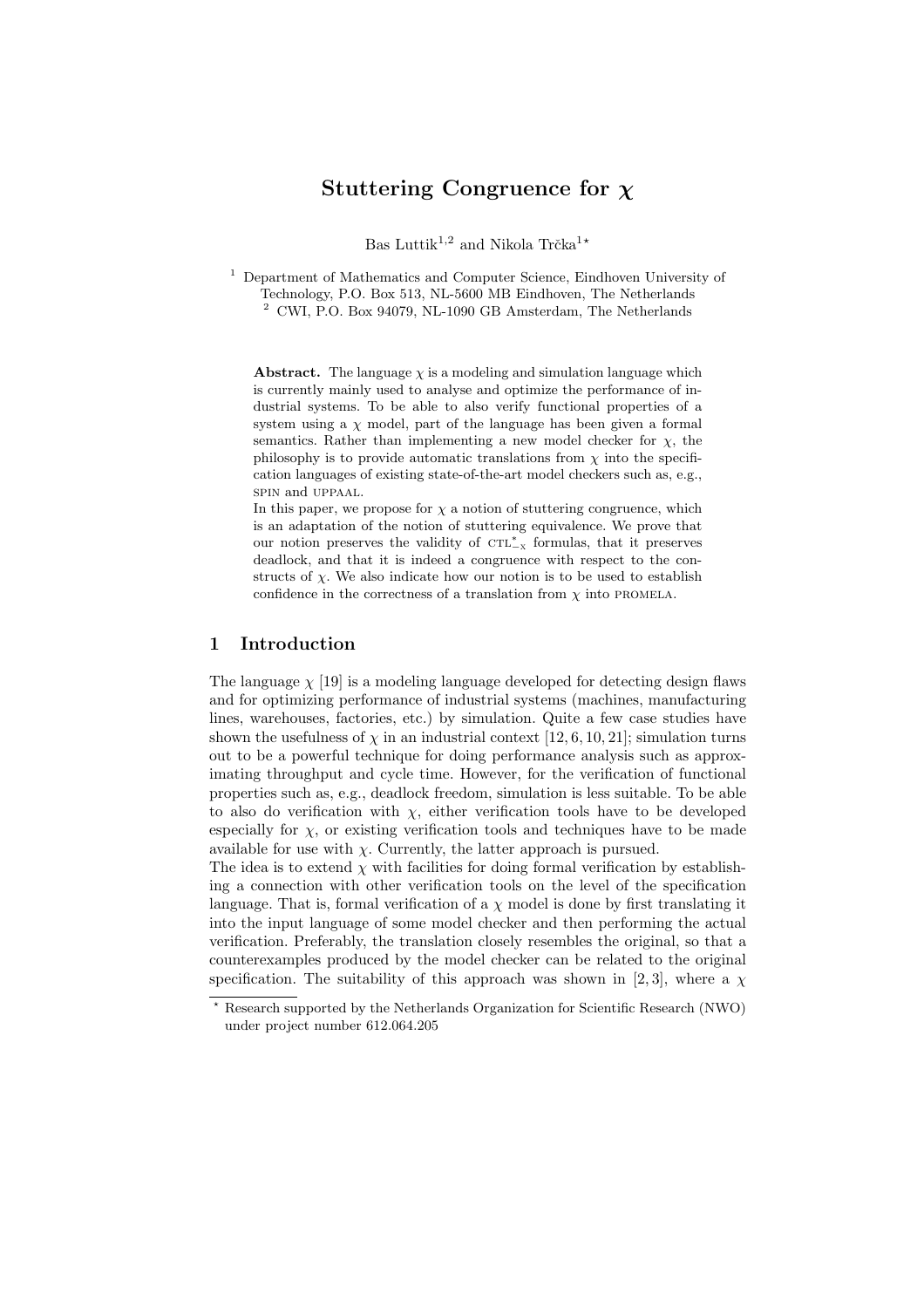model of a turntable machine was translated to PROMELA [14],  $\mu$ CRL [1] and uppaal timed automata  $[15]$ , and then verified in SPIN, CADP  $[9]$  and UPPAAL, respectively.

In [20], the translation of  $\chi$  specifications into PROMELA is discussed in more generality. The translation proceeds in two phases. The first phase, which we call the *preprocessing phase*, consists of a transformation of the  $\chi$  model in an attempt to eliminate all constructs that do not directly map to promela constructs. For instance,  $\chi$  has an explicit construct for parallel composition which facilitates nested parallelism, whereas PROMELA only allows the (implicit) parallel composition of sequential promela processes; so in the preprocessing phase the nested parallelism in the  $\chi$  model is eliminated. If the result after the preprocessing phase is a  $\chi$  model that only has constructions with a direct translation into promela, then it can be translated to a promela model; this phase is called the translation phase.

The main difficulty for establishing the correctness of the whole translation is that usually the two languages do not have a formal semantics in common. An advantage of the two-phase approach sketched above then is that the preprocessing phase of the translation, which is usually the most involved part, takes place entirely within the realm of  $\chi$ . Therefore, a correctness proof for this phase only involves the formal semantics of  $\chi$ . An additional advantage of the two-phase approach is that the preprocessing phase (and its correctness proof) is potentially reusable, e.g., when defining a translation from  $\chi$  to some other language.

The appropriate correctness criterion for a translation depends of course on the application. If the purpose is to establish that a  $\chi$  model is deadlock-free, then the translation should preserve deadlock. If the purpose is to do  $LTL/CTL$  model checking, then the translation should preserve the validity of  $LTL/CTL$  formulas. In all cases, establishing the desired preservation of properties directly is usually cumbersome. It is often more convenient to relate the  $\chi$  model and its transformation by establishing that they are related according to some behavioral equivalence pertaining to the operational semantics of  $\chi$ . The purpose of this paper is to define a behavioral equivalence that can be used to establish the correctness of the preprocessing phase of translations of  $\chi$  models into the language of state-based model checkers such as, e.g., spin or uppaal.

Of course, such an equivalence should then preserve the relevant properties; in our case it will preserve deadlock and the validity of (state-based)  $\text{CTL}_{-x}^*$  formulas. (We do not require that the validity of formulas containing the next time operator x be preserved, in order to achieve sufficient flexibility for translations.) Its intended application for establishing the correctness of syntactic translations puts some further requirements on the notion. For instance, since the transformations are generally defined in a compositional manner, it is particularly convenient if the equivalence is a congruence with respect to the syntactic constructs of  $\chi$ . Also, it is desirable that it is defined on the operational semantics of  $\chi$  as directly as possible, i.e., it should be bisimulation-like. We propose a notion of stuttering congruence that meets these requirements. We present it in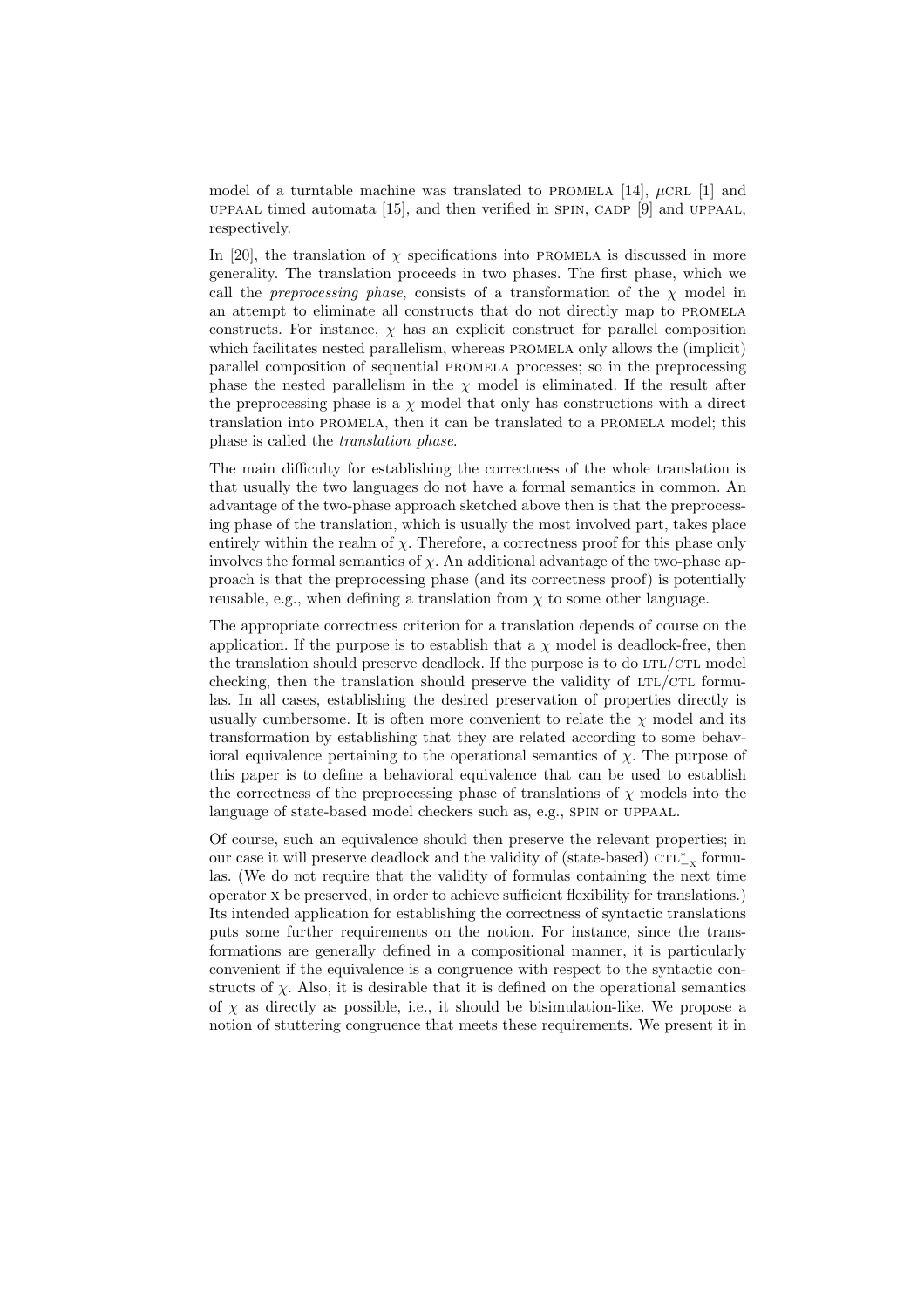the context of the language  $\chi$ , but since the constructs of  $\chi$  are fairly standard, we think that our notion can be of use for other languages too.

The paper is organized as follows. In Section 2 we present the syntax and the operational semantics of the discrete-event and untimed part of the language  $\chi$ . We use the operational semantics to define when a  $\chi$ -process has a deadlock, and we give the semantics of  $\text{CTL}_{-X}^*$  formulas with respect to  $\chi$  processes. In Section 3, we propose an adaptation of divergence blind stuttering bisimilarity [18]. We add to it a termination condition, which takes care of the distinction between successful and unsuccessful termination present in  $\chi$ , and a divergence condition, which is needed both for the preservation of deadlock and preservation of CTL<sup>\*</sup><sub>x</sub>. We prove that our version of stuttering bisimilarity is an equivalence relation and that it indeed preserves deadlock and the validity of (state-based)  $\text{CTL}^*_{-x}$  formulas. In Section 4 we argue that stuttering bisimilarity as defined in Section 3 is not a congruence. So we adapt it further by excluding send and receive transitions as stuttering steps and by adding a root condition. The resulting notion we call stuttering congruence and we prove that it is indeed a congruence with respect to the syntactic constructs of the discrete-event, untimed part of  $\chi$ . In Section 5 we briefly indicate how our notion of stuttering congruence can be used to establish part of the correctness of the translation proposed in [20]. The paper ends with a conclusion. For detailed proofs of the results in this paper we refer to the full version [16].

## 2 The language  $\chi$

In this section we present the syntax and operational semantics of  $\chi$ . We also define the notion of deadlock and the semantics of  $\mathtt{CTL}^*_{-x}$  for  $\chi$  processes. We use the formalization of  $\chi$  proposed in [4], but without the time support and with a few minor differences that we shall mention on the fly.

#### 2.1 Syntax and semantics

There are several predefined data types in  $\chi$ , but they are not relevant for the present paper. For our purposes, it is enough to presuppose a set of variables  $V$ , a set of data values  $D$ , a set of data expressions  $E$  that includes  $D$  and  $V$ , and a set of boolean expressions B that includes the set of truth values  $\{true, false\}$ .

**Definition 1.** A partial mapping  $\sigma: V \to D$  with a finite domain (denoted  $dom(\sigma)$  is called a state. The set of all states is denoted  $\Sigma$ .

To correctly override global variables by local ones of the same name, we use the function  $\gamma : \Sigma \times \Sigma \to \Sigma$  defined as:

$$
dom(\gamma(\sigma_1, \sigma_2)) = dom(\sigma_1) \cup dom(\sigma_2)
$$
  
 
$$
\gamma(\sigma_1, \sigma_2)(x) = \begin{cases} \sigma_1(x), & \text{if } x \in dom(\sigma_1) \\ \sigma_2(x), & \text{if } x \in dom(\sigma_2) \setminus dom(\sigma_1). \end{cases}
$$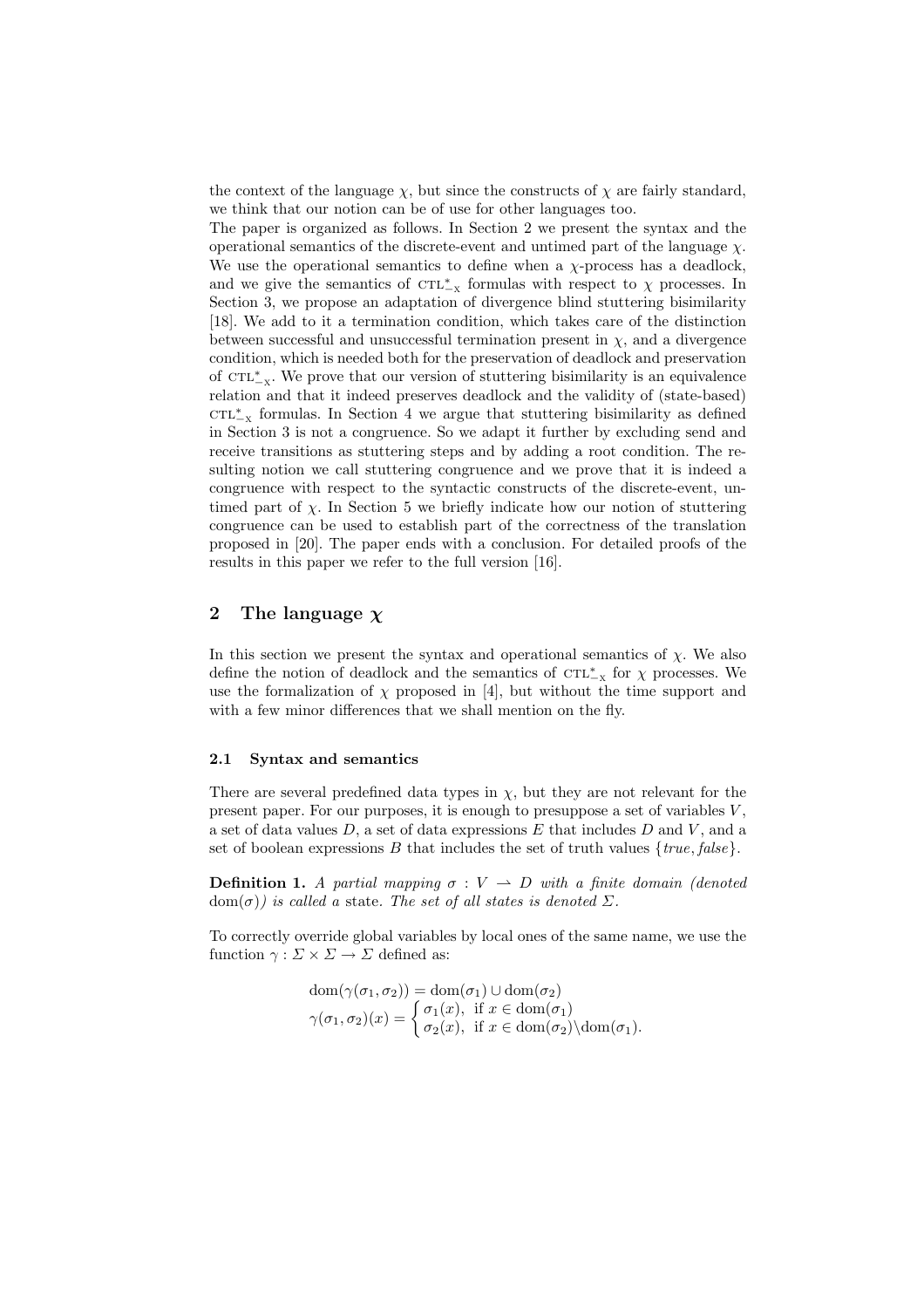We assume that  $\sigma$  also extends to data expressions  $(\sigma : E \to D)$  and to boolean expressions  $(\sigma : B \to \{true, false\})$ . In the latter case we require  $\sigma$  to be total. We now give the syntax of  $\chi$ . The set of atomic processes A, and the set of all  $\chi$  process terms  $P$ , are generated by the following grammar:

$$
a ::= \varepsilon \mid \delta \mid skip \mid x := e \mid m!e \mid m?x
$$
  

$$
p ::= a \mid b : \rightarrow p \mid p; p \mid p \parallel p \mid p^* \mid p \parallel p \mid [s \mid p] \mid \partial(p).
$$

Here  $a \in A$ ,  $p \in P$ ,  $x \in V$ ,  $e \in E$ ,  $b \in B$ ,  $s \in \Sigma$  and  $m \in M$ , where M is a set of channel names.

Elements of the set  $C = P \times \Sigma$  we call *configurations*. They represent processes together with their context. If  $c = \langle p, \sigma \rangle$ , then  $\sigma$  is the *state* of c. The semantics of  $\chi$  is given in terms of configurations.

We make a distinction between successful and unsuccessful termination. The statement  $c \downarrow$  denotes that  $c \in C$  successfully terminates. The statement  $c \stackrel{a}{\rightarrow} c'$ denotes that  $c \in C$  can execute the action a and transform into the configuration  $c'$ . The set of actions that can be performed (denoted  $\mathcal{A}$ ) consists of the internal action  $\tau$ , the assignment action  $aa(x, d)$ , the send action  $sa(m, d)$ , the receive action  $ra(m, d)$  and the communication action  $ca(m, d)$ , where  $x \in V$ ,  $m \in M$ and  $d \in D$ .

Atomic processes We explain each atomic process informally; the operational rules are given in Table 1.

The constant  $\delta$  stands for the deadlock process. It cannot execute an action nor terminate successfully. The empty process  $\varepsilon$  cannot do an action either, but it is considered successfully terminated. The skip process performs the internal action  $\tau$  (and terminates successfully). The assignment process  $x := e$  assigns to x the value of the expression  $e$  according to the current state. The send process m!e outputs the value of  $e$  (in the current state) along channel m. The receive process  $m$ ?x inputs a value along channel m and assigns it to x.

Table 1. Operational semantics for atomic processes

| $\langle \varepsilon, \sigma \rangle \bot$ |                                                                                                                                                                                                                      | $\sigma(e) = d$<br>$\overline{\langle skip, \sigma \rangle} \stackrel{\tau}{\rightarrow} \langle \varepsilon, \sigma \rangle$ $\stackrel{\tau}{\rightarrow}$ $\langle x := e, \sigma \rangle \stackrel{aa(x,d)}{\rightarrow} \langle \varepsilon, \gamma(\lbrace x \mapsto d \rbrace, \sigma) \rangle$ |
|--------------------------------------------|----------------------------------------------------------------------------------------------------------------------------------------------------------------------------------------------------------------------|--------------------------------------------------------------------------------------------------------------------------------------------------------------------------------------------------------------------------------------------------------------------------------------------------------|
| $\sigma(e) = d$                            | $\langle m!e, \sigma \rangle \xrightarrow{sa(m,d)} \langle \varepsilon, \sigma \rangle$ $\langle m?x, \sigma \rangle \xrightarrow{ra(m,d)} \langle \varepsilon, \gamma(\lbrace x \mapsto d \rbrace, \sigma) \rangle$ |                                                                                                                                                                                                                                                                                                        |

Compound processes Here we give an informal explanation for each of the seven operators; the operational rules are given in Table 2.

The guarded process  $b : \rightarrow p$  behaves as p when the value of the guard  $b \in B$ is true (in the current state). The sequential composition  $p$ ; q behaves as p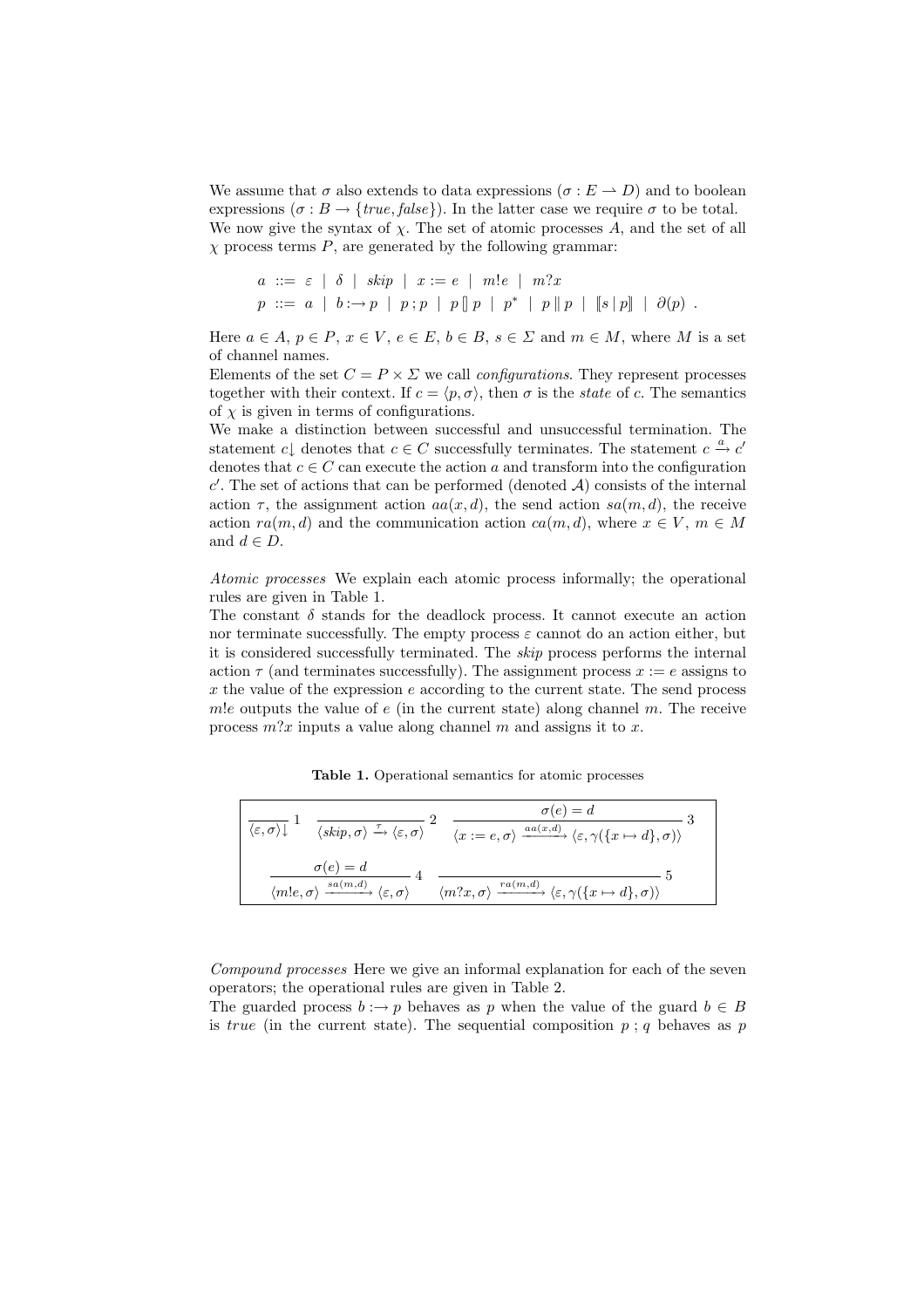followed by the process q. The alternative composition  $p \parallel q$  stands for a nondeterministic choice between  $p$  and  $q$ . The process  $p^*$  behaves as  $p$ , executed zero (successful termination), or more times. The parallel composition operator  $\parallel$  executes p and q concurrently in an interleaved fashion. In addition, if one of the processes can execute a send action and the other one can execute a receive action on the same channel, then they can also communicate, i.e.  $p \parallel q$  can also execute the communication action on this channel. The scope operator is used for declarations of local variables. The process  $\llbracket s \mid p \rrbracket$  behaves as p in a local state s. In contrast to [4] and [19], channel declarations are not allowed, i.e. channels are global. Finally, the encapsulation operator  $\partial$  disables all send and receive actions of a process. This is slightly more restrictive than in [4] and [19] where  $\partial$  is parameterized by a set of actions that should be blocked, but corresponds to current practice.

Table 2. Operational semantics for composed processes

$$
\frac{\sigma(b) = true, \langle p, \sigma \rangle}{\langle b; \rightarrow p, \sigma \rangle} 6 \quad \frac{\sigma(b) = true, \langle p, \sigma \rangle \xrightarrow{\alpha} \langle p', \sigma' \rangle}{\langle b; \rightarrow p, \sigma \rangle \xrightarrow{\alpha} \langle p', \sigma' \rangle} 7
$$
\n
$$
\frac{\langle p, \sigma \rangle \downarrow, \langle q, \sigma \rangle \downarrow}{\langle p; q, \sigma \rangle \downarrow} 8 \quad \frac{\langle p, \sigma \rangle \downarrow, \langle q, \sigma \rangle \xrightarrow{\alpha} \langle q', \sigma' \rangle}{\langle p; q, \sigma \rangle \xrightarrow{\alpha} \langle q', \sigma' \rangle} 9 \quad \frac{\langle p, \sigma \rangle \xrightarrow{\alpha} \langle p', \sigma' \rangle}{\langle p; q, \sigma \rangle \xrightarrow{\alpha} \langle p', q, \sigma' \rangle} 10
$$
\n
$$
\frac{\langle p, \sigma \rangle \downarrow}{\langle p | q, \sigma \rangle \downarrow, \langle q | p, \sigma \rangle \downarrow} 11 \quad \frac{\langle p, \sigma \rangle \xrightarrow{\alpha} \langle p', \sigma' \rangle}{\langle p | q, \sigma \rangle \xrightarrow{\alpha} \langle p', \sigma' \rangle}, \langle q | p, \sigma \rangle \xrightarrow{\alpha} \langle p', \sigma' \rangle} 12
$$
\n
$$
\frac{\langle p, \sigma \rangle \downarrow}{\langle p; \sigma \rangle \downarrow} 13 \quad \frac{\langle p, \sigma \rangle \xrightarrow{\alpha} \langle p', \sigma' \rangle}{\langle p; \sigma \rangle \xrightarrow{\alpha} \langle p', \sigma' \rangle} 14
$$
\n
$$
\frac{\langle p, \sigma \rangle \downarrow, \langle q, \sigma \rangle \downarrow}{\langle p | q, \sigma \rangle \downarrow, \langle q | p, \sigma \rangle \downarrow} 15 \quad \frac{\langle p, \sigma \rangle \xrightarrow{\alpha} \langle p', \sigma \rangle}{\langle p | q, \sigma \rangle \xrightarrow{\alpha} \langle p', \sigma \rangle} 16
$$
\n
$$
\frac{\langle p, \sigma \rangle \downarrow}{\langle p | q, \sigma \rangle \downarrow, \langle q | p, \sigma \rangle \xrightarrow{\alpha} \langle p', \sigma \rangle, \langle q, \sigma \rangle \xrightarrow{\alpha} \langle q', \sigma' \rangle} 16
$$
\n
$$
\frac{\langle p, \sigma \rangle \xrightarrow{sa(m,d)} \langle p', \sigma \rangle, \langle q, \sigma \rangle
$$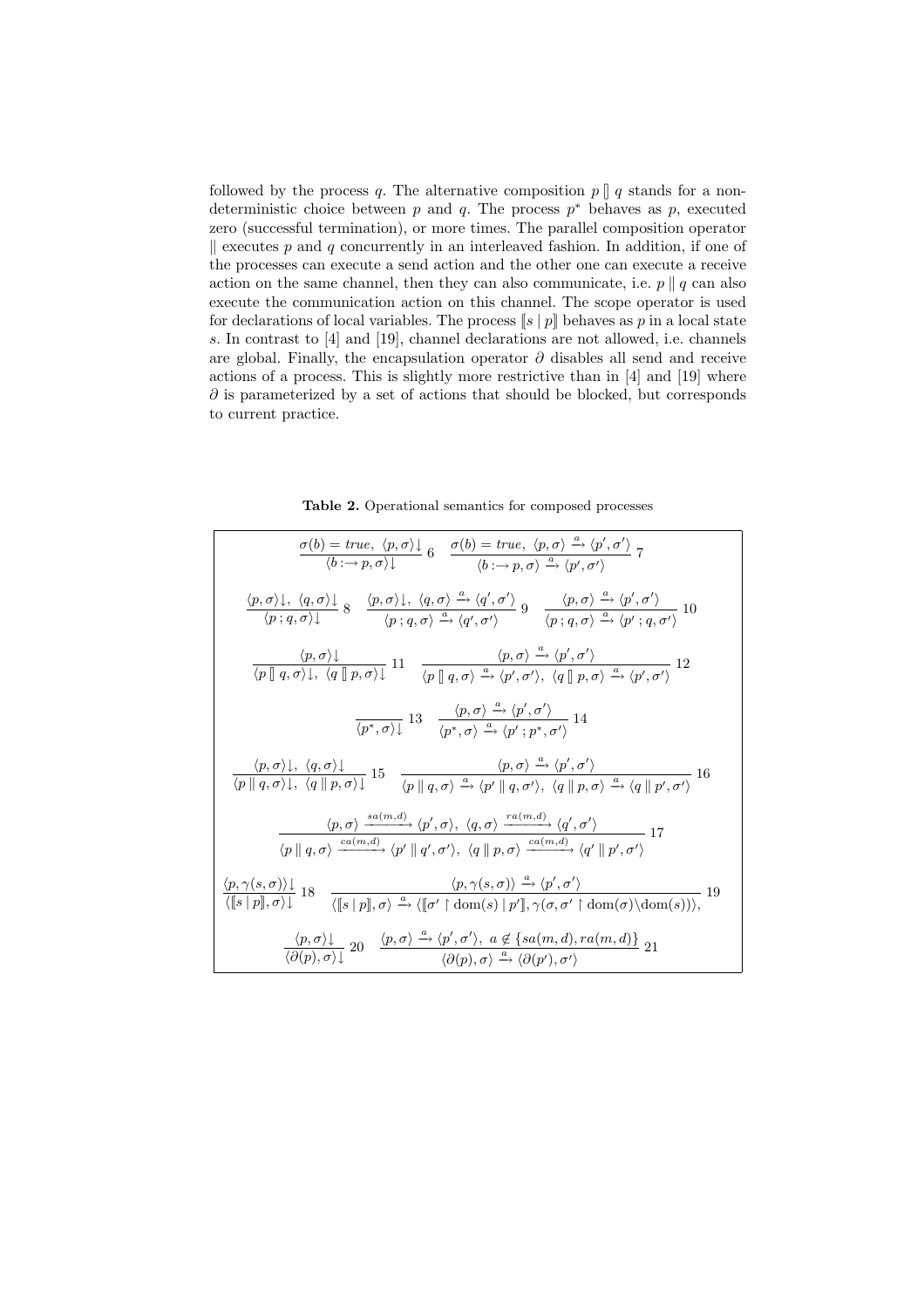# 2.2 Deadlock and  $\text{CTL}_{-\mathbf{x}}^{*}$  in  $\chi$

First we give some abbreviations:  $c \to c'$  denotes that there exists  $a \in A$  such that  $c \stackrel{a}{\rightarrow} c$ ;  $c \nrightarrow$  denotes that there does not exist a c' such that  $c \rightarrow c'$ . Now we define when a configuration has a deadlock.

**Definition 2.** A configuration c has a deadlock iff there exist  $c_0, \ldots, c_n \in C$ such that

 $c_0 = c, \ c_0 \rightarrow \cdots \rightarrow c_n, \ c_n \nrightarrow \text{ and } c_n \nrightarrow$ .

Next, we recall the formulas of the logic  $\text{CTL}_{-X}^*$  [7] and give their semantics. Let  $AP$  be a set that we call the set of atomic propositions.

**Definition 3.** The formulas of the logic  $\text{CTL}_{-X}^*$  are defined as follows:

- 1. every atomic proposition is a state formula;
- 2. if  $\varphi$  is a state formula, then  $\neg \varphi$  is a state formula;
- 3. if  $\varphi_1$  and  $\varphi_2$  are state formulas, then  $\varphi_1 \wedge \varphi_2$  is a state formula;
- 4. if  $\psi$  is a path formula, then  $\exists \psi$  is a state formula;
- 5. if  $\varphi$  is a state formula, then  $\varphi$  is a path formula;

6. if  $\psi$  is a path formula, then  $\neg \psi$  is a path formula;

- 7. if  $\psi_1$  and  $\psi_2$  are path formulas, then  $\psi_1 \wedge \psi_2$  is a path formula;
- 8. if  $\psi_1$  and  $\psi_2$  are path formulas, then  $\psi_1 \mathcal{U} \psi_2$  is a path formula.

For the satisfaction relation we need the notion of a path.

**Definition 4.** A path (from a configuration  $c_0$ ) is an infinite sequence of configurations  $c_0, c_1, c_2, \ldots$  such that either:

 $- c_0 \rightarrow c_1 \rightarrow c_2 \rightarrow \cdots$  or  $-c_0 \to \cdots \to c_n$ ,  $c_n \nightharpoonup$  and  $c_{i+1} = c_i$  for all  $i \geq n$ .

If  $\pi$  is a path  $c_0, c_1, c_2, \ldots$  then  $\pi^i$  denotes the path  $c_i, c_{i+1}, c_{i+2}, \ldots$ 

We require that two configurations with the same state satisfy the same atomic propositions by assuming that for each state  $\sigma \in \Sigma$  there is a mapping  $val_{\sigma}$ :  $AP \rightarrow \{true, false\}.$ 

**Definition 5.** We simultaneously define the satisfaction of a state formula  $\varphi$ by a configuration c (notation:  $c \vDash \varphi$ ) and the satisfaction of a path formula  $\psi$ by a path  $\pi$  (notation:  $\pi \models \psi$ ) as follows:

- 1.  $c \vDash \alpha \in AP$  iff  $val_c(\alpha) = true$
- 2.  $c \vDash \neg \varphi$  iff  $c \nvDash \varphi$ ,
- 3.  $c \vDash \varphi_1 \land \varphi_2$  iff  $c \vDash \varphi_1$  and  $c \vDash \varphi_2$ ,
- 4.  $\pi \models \varphi$  iff  $c \models \varphi$  where c is the first configuration in path  $\pi$ ,
- 5.  $c \vDash \exists \psi$  iff there is a path  $\pi$  from c such that  $\pi \vDash \psi$ ,
- 6.  $\pi \models \neg \psi$  iff  $\pi \not\vDash \psi$ ,
- 7.  $\pi \vDash \psi_1 \land \psi_2$  iff  $\pi \vDash \psi_1$  and  $\pi \vDash \psi_2$ ,
- 8.  $\pi \models \psi_1 \mathcal{U} \psi_2$  iff there exists  $j \geq 0$  such that  $\pi^j \models \psi_2$  and  $\pi^i \models \psi_1$  for all  $i < j$ .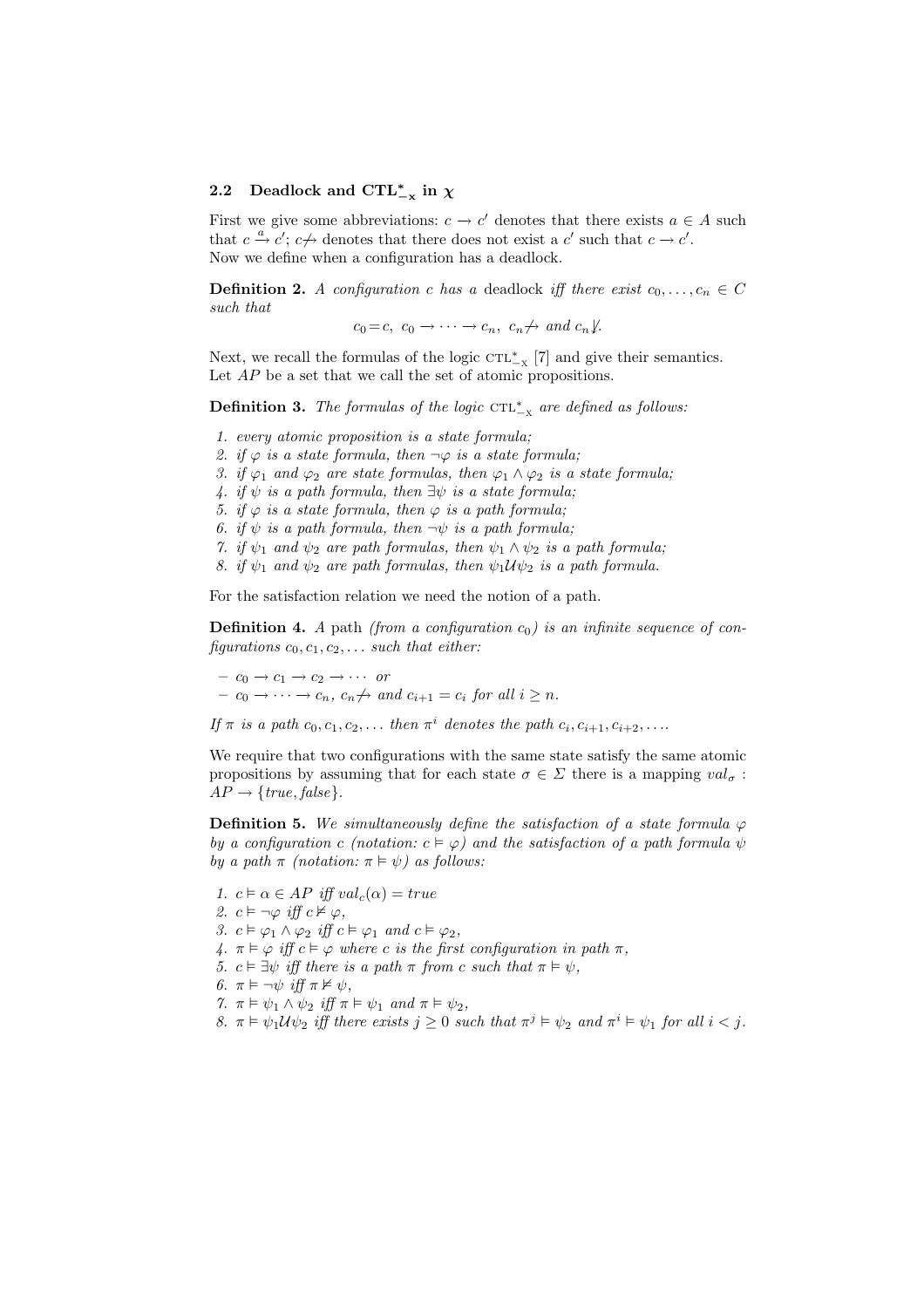### 3 Stuttering bisimilarity

Stuttering equivalence was originally proposed and proved to preserve the validity of  $\text{CTL}_{-x}^*$  formulas by Browne, Clarke and Grumberg [5]. They define the notion on maximal paths associated with total Kripke structures, i.e., Kripke structures without deadlocked states. De Nicola and Vaandrager [18] drop the requirement that Kripke structures are total, and provide a definition of stuttering equivalence that proceeds via a notion of divergence blind stuttering bisimilarity defined on the Kripke structures themselves. Groote and Vaandrager [13] give an efficient algorithm for deciding this equivalence. For alternative definitions of stuttering equivalence see also [8, 17].

We take divergence blind stuttering bisimilarity of [18] as a starting point, and add to it two conditions:

- 1. a termination condition that ensures a proper handling of the distinction between successful and unsuccessful termination as it is present in  $\chi$ ; and
- 2. a divergence condition similar to one that appears in [11] to ensure the preservation of deadlock and the preservation of  $\text{CTL}_{-X}^*$ .

Remark 1. To obtain a notion that coincides with the notion of [5], instead of adding a divergence condition, de Nicola and Vaandrager define a divergence sensitive version of stuttering bisimilarity by extending Kripke structures with a fresh state that serves as a sink-state for deadlocked or divergent states. This approach is not suitable in our case, because it identifies deadlock and livelock, and because it is in conflict with our requirement, mentioned in the introduction, that the equivalence is defined directly on the operational semantics of  $\chi$ .

**Definition 6.** A symmetric relation  $R \subseteq C \times C$  is a stuttering bisimulation iff, for all  $(c, d) \in R$ , c and d have the same state and:

1. if c, then there exist  $d_0, \ldots, d_n \in C$  such that

$$
d_0 = d, d_0 \rightarrow \cdots \rightarrow d_n, d_n \downarrow \text{ and } cRd_i \text{ for all } i \leq n,
$$

2. if  $c \to c'$  for some  $c' \in C$ , then there exist  $d_0, \ldots, d_n \in C$  such that

 $d_0 = d, d_0 \to \cdots \to d_n, cRd_i$  for all  $i \leq n-1$ , and  $c'Rd_n$ ,

3. if there exists an infinite sequence  $c_0, c_1, c_2, \ldots \in C$  such that

$$
c_0 = c
$$
,  $c_0 \rightarrow c_1 \rightarrow c_2 \rightarrow \cdots$  and  $c_i R d$  for all  $i \geq 0$ ,

then there exist  $d' \in C$  and  $j > 0$  such that

$$
d \to d' \text{ and } c_j R d'.
$$

We refer to condition 1 as the termination condition, to condition 2 as the transfer condition, and to condition 3 as the divergence condition.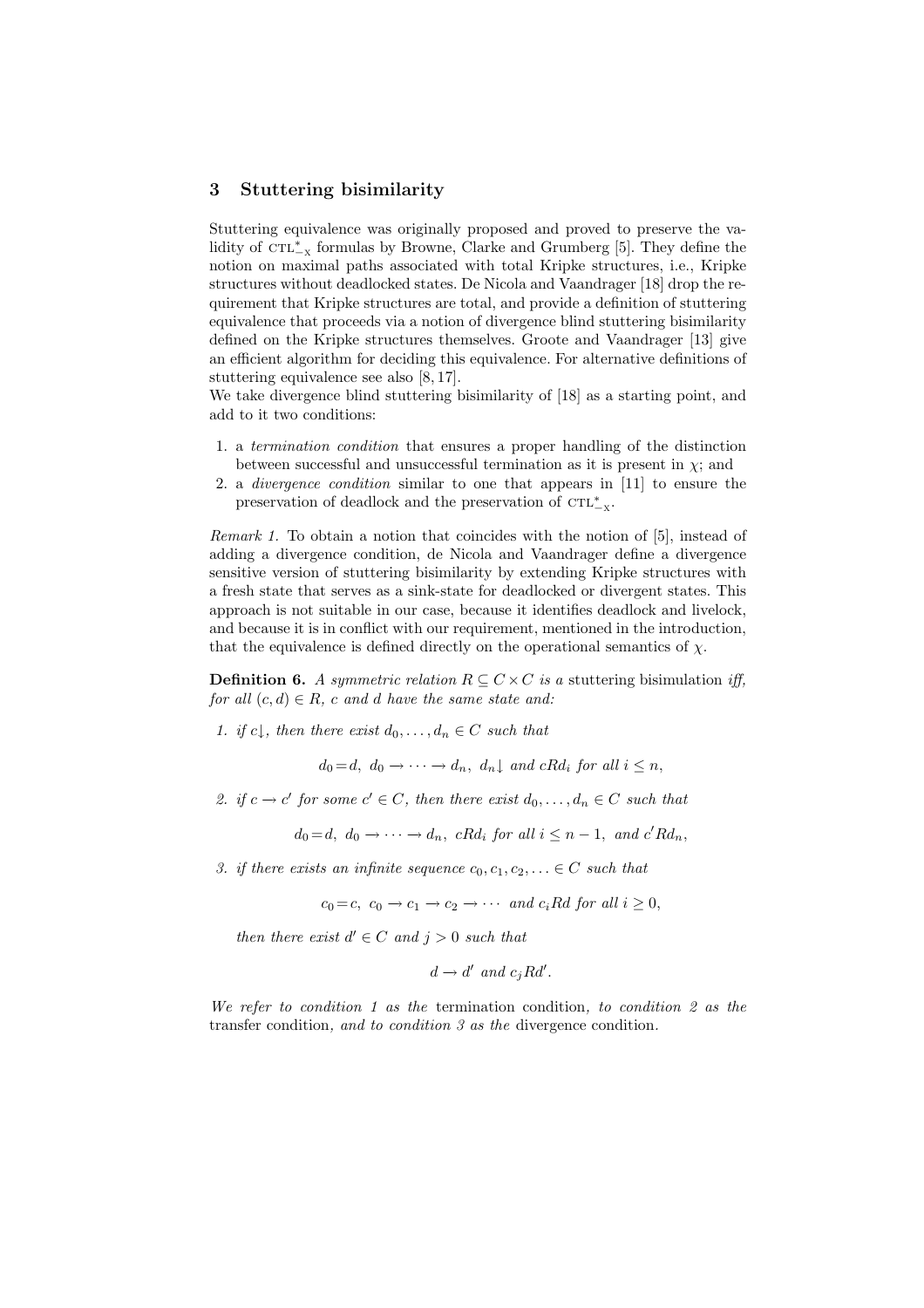A non-empty and finite sequence of configurations we call a *block*. If  $B =$  $c_0, \ldots, c_n$  and  $C = d_0, \ldots, d_m$  are blocks and R is a stuttering bisimulation, we write BRC when  $c_0 R d_0$ ,  $c_n R d_m$  and when, for all  $i < n, j < m$ ,  $c_i R d_j$ implies  $c_{i+1}Rd_i$  or  $c_iRd_{i+1}$ . Note that, *BRC* implies *CRB*.

**Definition 7.** Let  $R$  be a stuttering bisimulation. Two sequences of configurations  $\Omega_1$  and  $\Omega_2$  are R-corresponding if:

- they are both finite and can be partitioned as  $\Omega_1 = B^0, \ldots, B^K$  and  $\Omega_2 =$  $C^0, \ldots, C^K$  where  $B^k R C^k$  for all  $0 \leq k \leq K$ ; or
- they are both infinite and can be partitioned as  $\Omega_1 = B^0, B^1, B^2 \dots$  and  $\Omega_2 = C^0, C^1, C^2, \dots$  where  $B^k R C^k$  for all  $k \geq 0$ .

It is clear that R-correspondence is a symmetric relation. Also note that, if  $c_0, \ldots, c_n$  and  $d_0, \ldots, d_m$  (similarly for the infinite case) are R-corresponding then for all  $i \leq n$  there exists  $j \leq m$  and for all  $j \leq m$  there exists  $i \leq n$  such that  $c_i R d_i$ .

We now present some properties of a stuttering bisimulation R.

**Lemma 1.** If cRd, then for every sequence of configurations  $c_0, \ldots, c_n$  such that  $c_0 = c$  and  $c_0 \rightarrow \cdots \rightarrow c_n$  there exists an R-corresponding sequence  $d_0, \ldots, d_m$ such that  $d_0 = d$  and  $d_0 \rightarrow \cdots \rightarrow d_m$ .

*Proof.* By induction on *n*.

**Lemma 2.** If  $cRd$ , then

a. for every sequence of configurations  $c_0, \ldots, c_n$  such that  $c_0 = c, c_0 \to \cdots \to c_n$ and  $c_n$  there exists an R-corresponding sequence  $d_0, \ldots, d_m$  such that

 $d_0 = d, d_0 \rightarrow \cdots \rightarrow d_m$  and  $d_m \downarrow$ ; and

b. for every sequence of configurations  $c_0, \ldots, c_n$  such that  $c_0 = c, c_0 \rightarrow \cdots \rightarrow c_n$ and  $c_n \nrightarrow$  there exists an R-corresponding sequence  $d_0, \ldots, d_m$  such that

$$
d_0 = d, d_0 \rightarrow \cdots \rightarrow d_m, and d_m \nrightarrow.
$$

*Proof.* For both cases, use Lemma 1 to obtain a sequence  $d_0, \ldots, d_l$  that Rcorresponds to  $c_0, \ldots, c_n$  and then extend it to  $d_0, \ldots, d_l, \ldots, d_m$  by using Definition 6. (Use the termination condition for the first case, and the transfer and the divergence condition for the second case.)  $\Box$ 

**Lemma 3.** If cRd, then for every infinite sequence of configurations  $c_0, c_1, c_2, \ldots$ such that  $c_0 = c$  and  $c_0 \rightarrow c_1 \rightarrow c_2 \rightarrow \cdots$ , there exists an R-corresponding sequence of configurations  $d_0, d_1, d_2, \ldots$  such that  $d_0 = d, d_0 \rightarrow d_1 \rightarrow d_2 \rightarrow \cdots$ .

*Proof.* Construct infinite sequences of blocks  $C^0, C^1, C^2, \ldots$  and  $D^0, D^1, D^2, \ldots$ such that  $C^k R D^k$  for all  $k \geq 0$ , with  $C^0, C^1, C^2, \ldots$  a partitioning of  $c_0, c_1, c_2, \ldots$ and  $D^0, D^1, D^2, \ldots$  a partitioning of  $d_0, d_1, d_2, \ldots$  such that  $d_0 = d$  and  $d_0 \rightarrow$  $d_1 \rightarrow d_2 \rightarrow \cdots$ . The construction is by induction on k, where each step delivers the blocks  $C^k$  and  $D^k$  and the first configurations of  $C^{k+1}$  and  $D^{k+1}$  $\Box$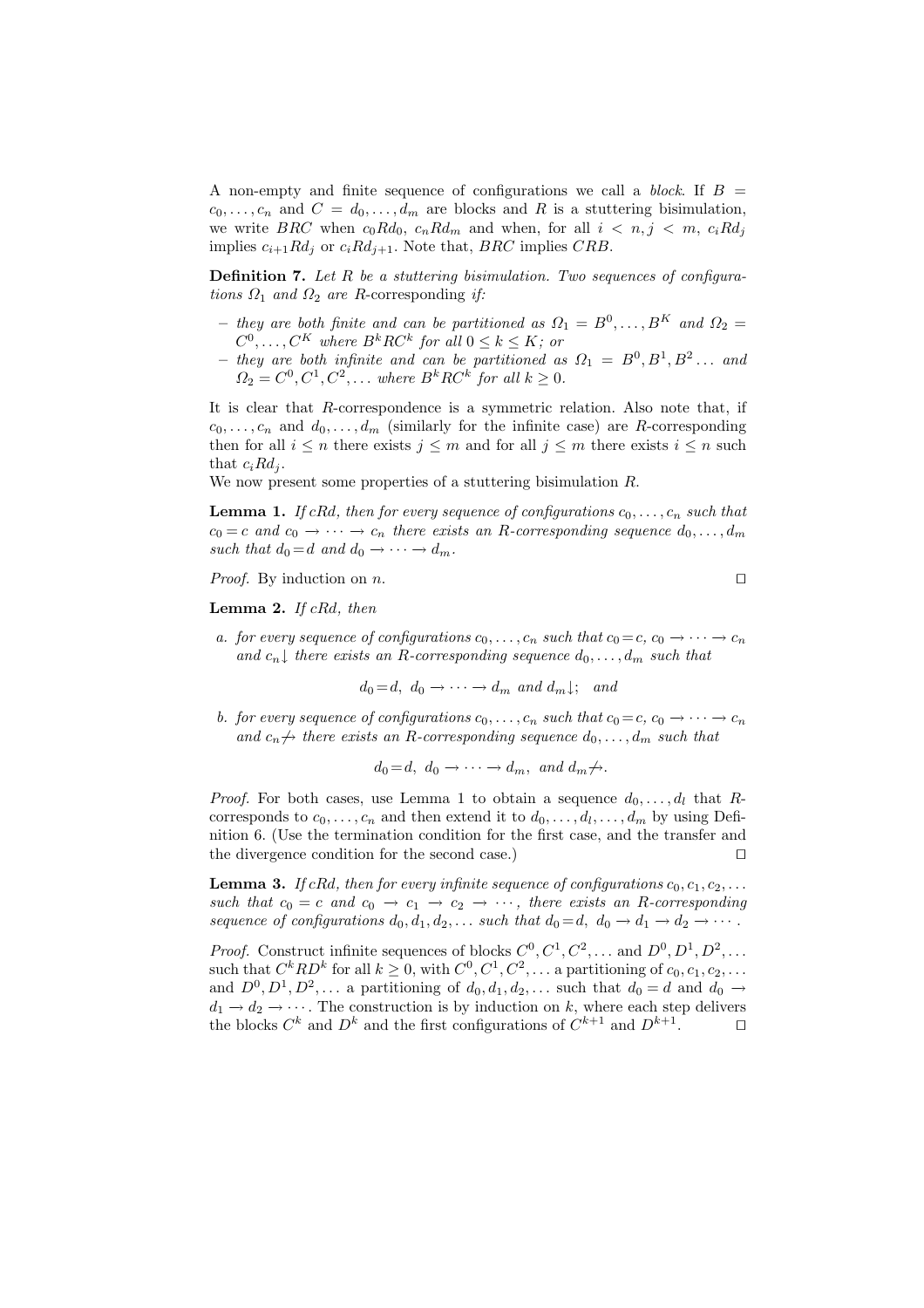**Definition 8.** Two configurations c and d are stuttering bisimilar, denoted c  $\sim_{st}$  $d, if there exists a suttering bisimulation R such that cRd.$ 

We now prove that stuttering bisimilarity is an equivalence relation. The usual way to prove that a bisimulation-like equivalence  $\sim$  is transitive, is to suppose that  $c \sim d$  and  $d \sim e$  are witnessed by bisimulation relations  $R_1$  and  $R_2$  respectively, and then show that  $R_1 \circ R_2$  is again a bisimulation relation. However, this method fails here, due to the nature of the divergence condition. We prove transitivity by showing that the transitive closure of a stuttering bisimulation is a stuttering bisimulation.

**Lemma 4.** If R is a stuttering bisimulation, then so is  $R^+ = \bigcup_{n \in \omega} R^n$ .

*Proof.* The transitive closure of any symmetric relation is symmetric so  $R^+$  is symmetric. Prove first that for all n and all  $(c, d) \in R<sup>n</sup>$ , c and d have the same state,  $(c, d)$  satisfies the termination and transfer condition and if  $c_0 = c$ ,  $c_0 \rightarrow c_1$  $c_1 \rightarrow c_2 \rightarrow \cdots$  then there exist  $d_0, d_1, d_2, \ldots \in C$  such that  $d_0 = d, d_0 \rightarrow$  $d_1 \rightarrow d_2 \rightarrow \cdots$  and for all  $j \geq 0$  there is  $i \geq 0$  such that  $c_i R^n d_j$ . Since  $R^+ = \bigcup_{n \in \omega} R^n$ , it now follows immediately that  $R^+$  satisfies the termination and transfer condition and that, for all  $(c, d) \in R^+$ , c and d have the same state. Prove that  $R^+$  also satisfies the divergence condition by using that  $R^+$  is symmetric and transitive.  $\Box$ 

#### Theorem 1. Stuttering bisimilarity on configurations is an equivalence relation.

*Proof.* The set  $\{(c, c) \mid c \in C\}$  is clearly a stuttering bisimulation, so  $\sim_{st}$  is reflexive. Furthermore, that  $\sim_{st}$  is symmetric follows directly from the required symmetry of a stuttering bisimulation. It remains to prove transitivity.

Suppose  $c \sim_{st} d$  and  $d \sim_{st} e$ . Then, there exist stuttering bisimulations  $R_1$  and  $R_2$  such that  $cR_1 d$  and  $dR_2 e$ . Let  $R = R_1 \cup R_2$ . It is not hard to show that R is also a stuttering bisimulation. By Lemma 4, so is  $R^+$ . Since  $R \subseteq R^+$ ,  $cR^+d$ and  $dR^+e$ . By the transitivity of  $R^+$ , we conclude  $cR^+e$ , and hence  $c \sim_{st} e$ .  $\Box$ 

Corollary 1.  $\sim_{st}$ -correspondence is an equivalence relation.

In the remainder of this section we establish that stuttering bisimilarity preserves deadlock and the validity of  $\text{CTL}_{-X}^*$  formulas.

#### **Theorem 2.** If  $c \sim_{st} d$  then c has a deadlock iff d has a deadlock.

*Proof.* Suppose c has a deadlock (when  $d$  has a deadlock the proof is similar). This means that there exist  $c_0, \ldots, c_n \in C$  such that

$$
c_0 = c, c_0 \rightarrow \cdots \rightarrow c_n, c_n \nrightarrow
$$
 and  $c_n \ndownarrow$ .

By Lemma 2b, there exist  $d_0, \ldots, d_m \in C$  such that

 $d_0 = d, d_0 \rightarrow \cdots \rightarrow d_m, d_m \nrightarrow \text{ and } c_n R d_m.$ 

Suppose  $d_m \downarrow$ . Then, there exist  $c_n^0, \ldots, c_n^k \in C$  such that

$$
c_n^0 \to \cdots \to c_n^k
$$
, and  $c_n^k \downarrow$ .

This is however not possible (even when  $k = 0$ ) because  $c_n \nrightarrow a_n \ell$ .  $\Box$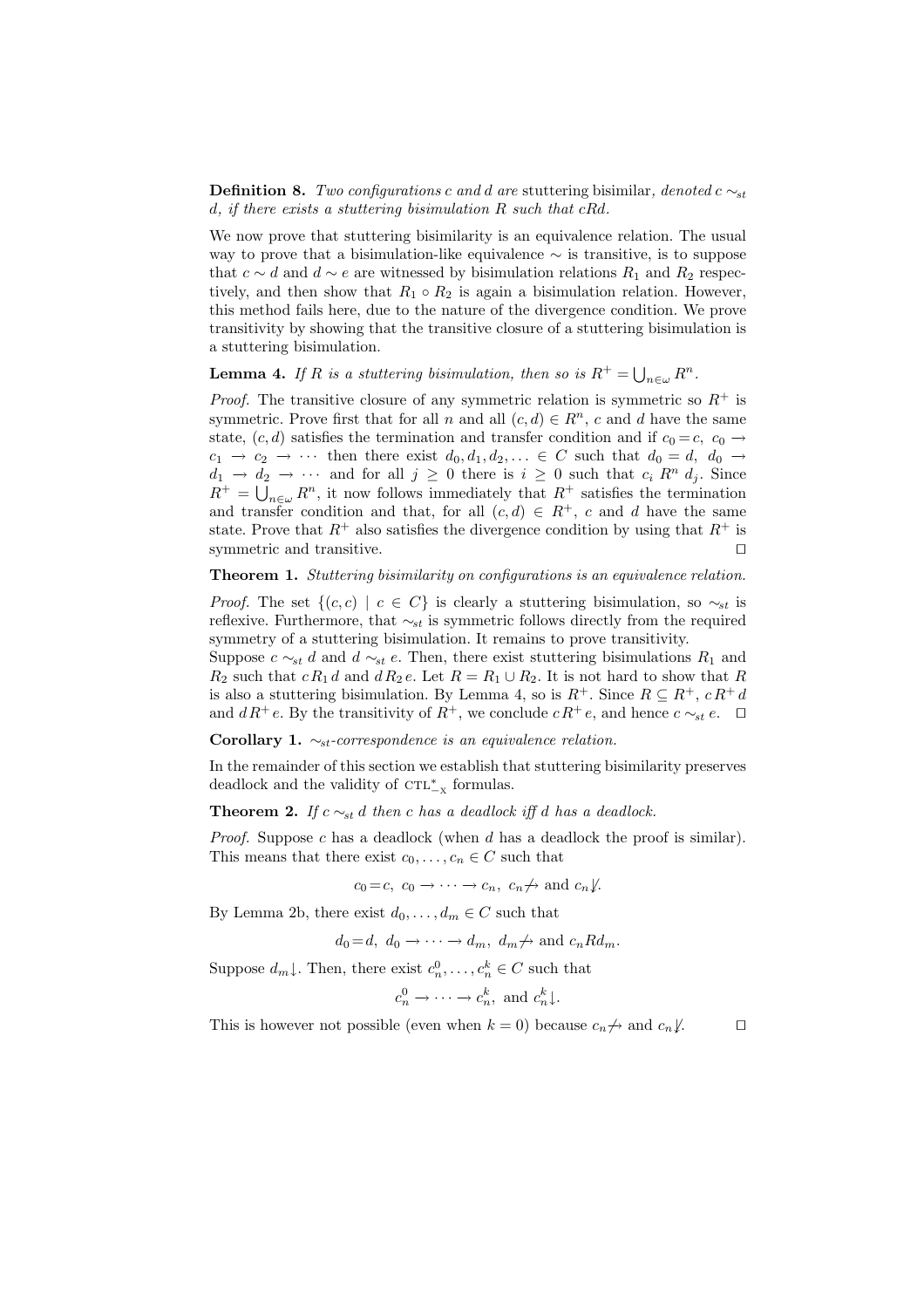The following lemma plays a crucial role in the proof that stuttering bisimilarity preserves the validity of  $\mathtt{CTL}^*_{-x}$  formulas.

**Lemma 5.** If  $c \sim_{st} d$ , then for every path from c there is a  $\sim_{st}$ -corresponding path from d.

*Proof.* Let  $c_0, c_1, c_2, \ldots$  be a path from c. There are two cases:

- if  $c_0$  → · · · →  $c_n$ ,  $c_n \nrightarrow$  and  $c_{i+1} = c_i$  for all  $i \geq n$ , then the statement follows directly from Lemma 2b;
- if  $c_0 \rightarrow c_1 \rightarrow c_2 \rightarrow \cdots$ , then the statement follows directly from Lemma 3.

 $\Box$ 

Now we present the main theorem.

**Theorem 3.** If  $c \sim_{st} d$  then for all  $\text{CTL}_{-X}^*$  formulas  $\varphi$ ,  $c \vDash \varphi$  iff  $d \vDash \varphi$ .

Proof. The proof is a straightforward adaptation of the one of Theorem 3.2.3 in [18], replacing the calls to Lemma 3.2.2 in that proof by calls to Lemma 5.  $\Box$ 

#### 4 Stuttering congruence

First we extend the definition of stuttering bisimilarity to the level of  $\chi$  processes.

**Definition 9.** Two processes p and q are stuttering bisimilar, denoted p  $\sim_{st} q$ , if for all  $\sigma \in \Sigma$ ,  $\langle p, \sigma \rangle \sim_{st} \langle q, \sigma \rangle$ .

To see that stuttering bisimilarity is not a congruence on  $\chi$  processes, consider the following example.

Example 1. Note that the execution of a send action does not affect the state (see Rule 4 in Table 1), so a!0  $\sim_{st} b!0$ . However, a!0  $\| a?x \not\sim_{st} b!0 \| a?x$ , for the process on the left can do a communication action and change the value of  $x$ , whereas the process on the right cannot. It follows that  $\sim_{st}$  is not a congruence for parallel composition. Also note that a!0  $\sim_{st}$  skip, whereas  $\partial(a|0) \not\sim_{st} \partial(skip)$  $(\partial(a!0)$  is deadlocked;  $\partial(\overline{skip})$  does a  $\tau$ -transition and terminates successfully). So  $\sim_{st}$  is not a congruence for encapsulation either.

The example shows that for an equivalence on  $\chi$  processes to be a congruence, it should not be completely action insensitive. We adapt the definition of stuttering bisimilarity in such a way that it distinguishes the send and receive actions from the other actions.

Let  $\mathcal{A}^{com}$  be the set of all send and receive actions. Let  $c \hookrightarrow c'$  mean that there is an  $a \in \mathcal{A} \backslash \mathcal{A}^{com}$  such that  $c \stackrel{a}{\rightarrow} c'$ . Furthermore, let  $c \stackrel{(a)}{\rightarrow} c'$  denote  $c \stackrel{a}{\rightarrow} c'$ when  $a \in \mathcal{A}^{com}$ , and  $c \hookrightarrow c'$  when  $a \in \mathcal{A} \backslash \mathcal{A}^{com}$ .

**Definition 10.** A symmetric relation  $R \subseteq C \times C$  is an interaction sensitive stuttering bisimulation iff, for all  $(c,d) \in R$ , c and d have the same state and: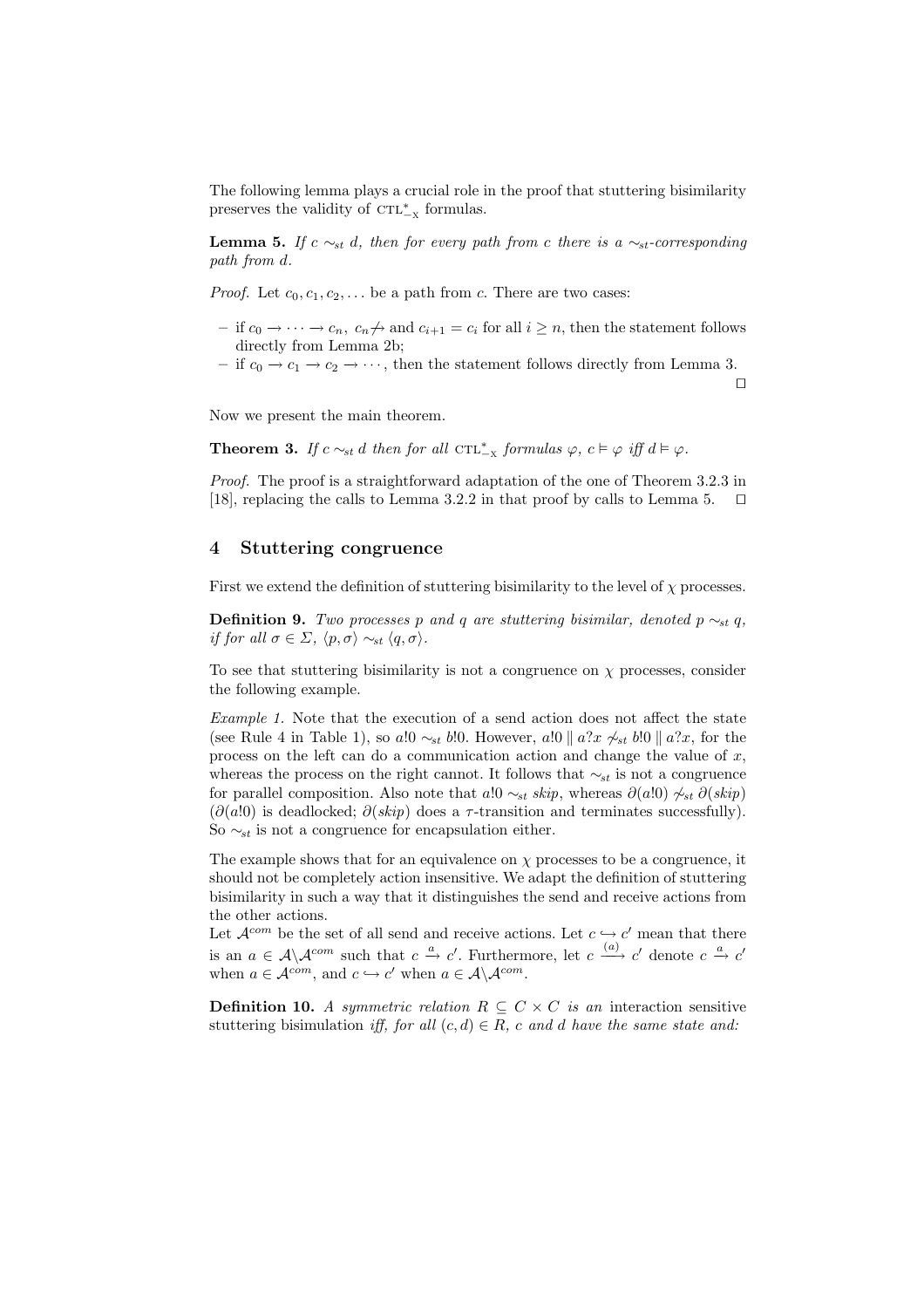1. if c, then there exist  $d_0, \ldots, d_n \in C$  such that

$$
d_0 = d, d_0 \hookrightarrow \cdots \hookrightarrow d_n, d_n \downarrow \text{ and } cRd_i \text{ for all } i \leq n,
$$

2. if  $c \stackrel{a}{\rightarrow} c'$ , then there exist  $d_0, \ldots, d_n \in C$  such that

$$
d_0 = d, d_0 \hookrightarrow \cdots \hookrightarrow d_{n-1} \xrightarrow{(a)} d_n
$$
, cRd<sub>i</sub> for all  $i \leq n-1$ , and c'Rd<sub>n</sub>

(we allow n to be 0 only if  $a \in A \backslash A^{com}$  and c and c' have the same state), 3. if there exists an infinite sequence  $c_0, c_1, c_2, \ldots \in C$  such that

$$
c_0 = c
$$
,  $c_0 \hookrightarrow c_1 \hookrightarrow c_2 \hookrightarrow \cdots$  and  $c_i R d$  for all  $i \geq 0$ ,

then there exist  $d' \in C$  and  $j > 0$  such that  $d \hookrightarrow d'$  and  $c_j R d'$ .

Two configurations c and d are interaction sensitive stuttering bisimilar, denoted c  $\sim_{\text{isst}} d$ , if there exists an interaction sensitive stuttering bisimulation R such that cRd.

Theorem 4. Interaction sensitive stuttering bisimilarity is an equivalence.

Proof. Reflexivity and symmetry are proved as before. For the transitivity proof, it can be easily seen that Lemmas 1, 2a, and 3 hold when  $\rightarrow$  is replaced by  $\hookrightarrow$ . Then, the proof goes similarly as for Theorem 1.  $\Box$ 

To show that all the previous results hold, we prove the following theorem.

Theorem 5. Interaction sensitive stuttering bisimilarity is a stuttering bisimulation.

*Proof.* Suppose that  $c \sim_{i} d$ . To show that the termination and transfer condition hold is trivial since  $c \hookrightarrow c'$  implies  $c \rightarrow c'$  for all  $c, c' \in C$ . We verify the divergence condition in detail.

Suppose  $c_0 \to c_1 \to c_2 \to \cdots$  and  $c_i \sim_{\text{isst}} d$  for all  $i \geq 0$ .

If every arrow in this sequence is a ' $\hookrightarrow$ ' arrow, we have that there exist d' and  $i > 0$  such that  $d \hookrightarrow d'$  and  $c_i \sim_{i_{s}} d'$ . In this case we are done because  $d \hookrightarrow d'$ implies  $d \rightarrow d'$ .

Suppose now  $c_0 \hookrightarrow \cdots \hookrightarrow c_n \xrightarrow{a} c_{n+1}$  and  $a \in \mathcal{A}^{com}$ .

Since  $c_n \sim_{i} d$ , there exist  $d_0, \ldots, d_m \in C$  such that  $d_0 = d$ ,

 $d_0 \hookrightarrow \cdots \hookrightarrow d_{m-1} \xrightarrow{a} d_m, c_n \sim_{isst} d_i$  for all  $i \leq m-1$  and  $c_{n+1} \sim_{isst} d_m$ .

Because  $a \in \mathcal{A}^{com}$ ,  $m > 0$ . Then,  $c_n \sim_{\text{isst}} d_1$  or  $c_{n+1} \sim_{\text{isst}} d_1$ . If  $c_n \sim_{\text{isst}} d_1$  and  $n = 0$  then, since  $c_0 \sim_{\text{isst}} d_0$ ,  $c_1 \sim_{\text{isst}} d_0$  and  $\sim_{\text{isst}}$  is symmetric and transitive, we conclude that  $c_1 \sim_{i} t d_1$ .

The following example shows that interaction sensitive stuttering bisimulation is still not a congruence.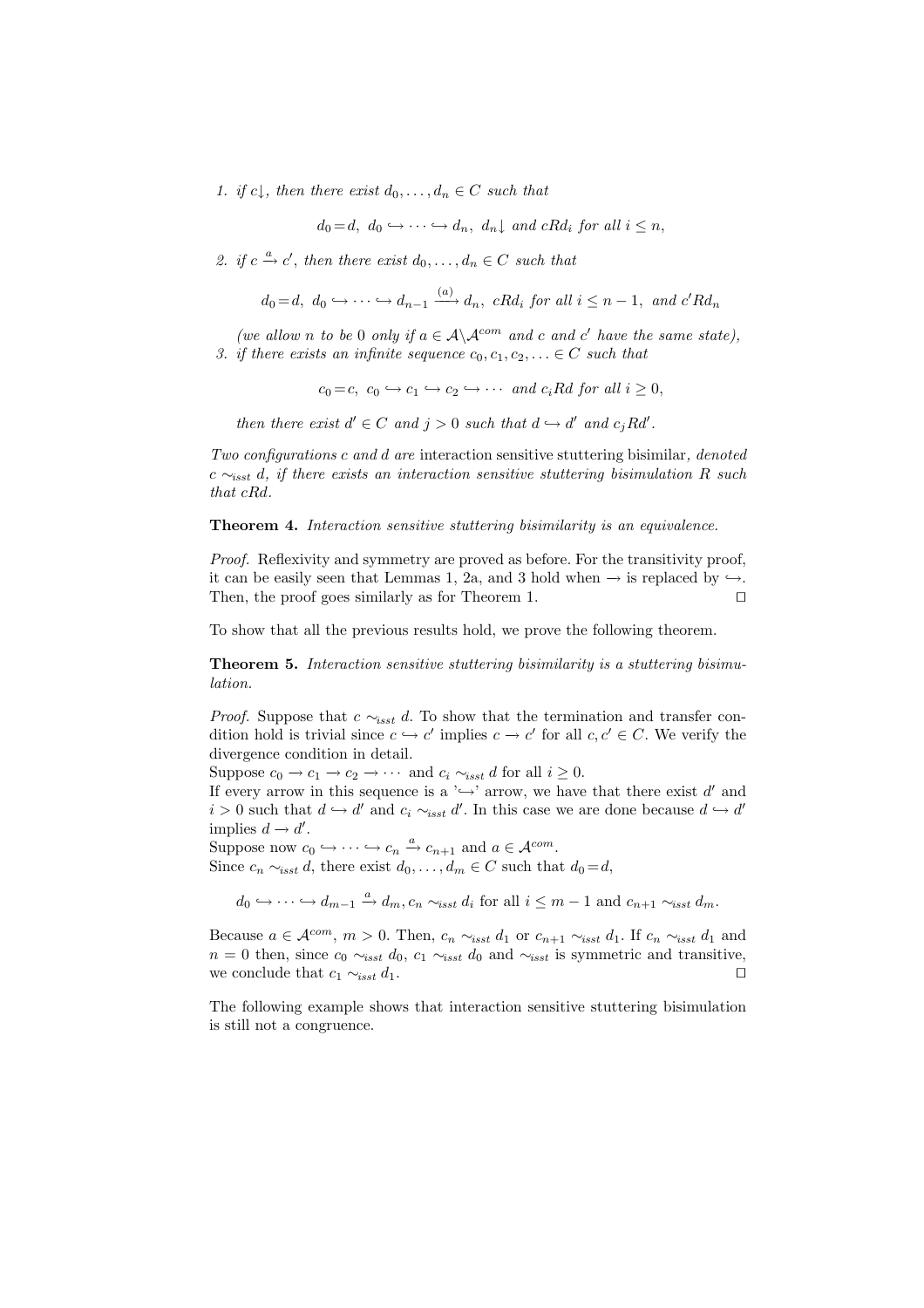Example 2. Note that skip  $\sim_{isst}$  skip and  $\delta \sim_{isst}$  skip ;  $\delta$ . However, skip  $\int \delta \not\sim_{isst}$ skip  $\parallel$  skip ;  $\delta$ , for the right-hand side process can execute skip and then deadlock, while the left-hand side process never deadlocks. So, interaction sensitive stuttering bisimulation is not a congruence for alternative composition.

Both the problem illustrated in the above example, and its solution are well known; we need to add a root condition.

Definition 11. Two configurations c and d are rooted interaction sensitive stuttering bisimilar (notation:  $c \sim_{riss} d$ ) iff

- 1.  $c \downarrow \text{iff} d \downarrow$
- 2. if  $c \xrightarrow{a} c'$ , then there exists  $d' \in C$  such that  $d \xrightarrow{(a)} d'$  and  $c' \sim_{\text{isst}} d'$ ,
- 3. if  $d \stackrel{a}{\rightarrow} d'$ , then there exists  $c' \in C$  such that  $c \stackrel{(a)}{\longrightarrow} c'$  and  $c' \sim_{\text{isst}} d'$ ,

It is clear that  $c \sim_{riss} d$  implies  $c \sim_{isst} d$ . Also, that rooted interaction sensitive stuttering bisimilarity is an equivalence relation is easily proved. The notion induces a congruence on  $\chi$  processes.

**Definition 12.** Two processes p and q are stuttering congruent, denoted  $p \cong_{st}$ q, if  $\langle p, \sigma \rangle \sim_{riss} \langle q, \sigma \rangle$  for all  $\sigma \in \Sigma$ .

Clearly,  $\cong_{st}$  is an equivalence relation and  $p \cong_{st} q$  implies  $p \sim_{st} q$ . We show that it is a congruence for the constructs of  $\chi$ .

**Theorem 6.** For all  $p, q, \overline{p}, \overline{q} \in P$ , if  $p \cong_{st} q$  and  $\overline{p} \cong_{st} \overline{q}$ , then:

1.  $b : \rightarrow p \cong_{st} b : \rightarrow q$ , 2.  $p : \overline{p} \cong_{st} q : \overline{q},$ 3.  $p \parallel \overline{p} \cong_{st} q \parallel \overline{q}$ ,  $\overline{q}$ .  $\overline{p}^* \cong_{st} \overline{q}^*$ , 5.  $p \parallel \overline{p} \cong_{st} q \parallel \overline{q}$ , 6.  $\|s\| \cdot p \leq st \|s\| q$  for all states s, 7.  $\partial(p) \cong_{st} \partial(q)$ .

## 5 Application

In [20], the translation from  $\chi$  to PROMELA is discussed in detail. It is pointed out that the translation is straightforward for some constructs of  $\chi$  (e.g., for assignments and alternative composition), since they also exist in PROMELA. However, the translation of guards, nested scopes and nested parallelism is less straightforward, since they have no direct equivalents in promela. In the preprocessing phase of the proposed translation, nested scopes and certain occurrences of nested parallelism are eliminated, and guards are pushed down to the level of atomic processes. In this section we indicate how this preprocessing phase can be proved correct using the notion of stuttering congruence.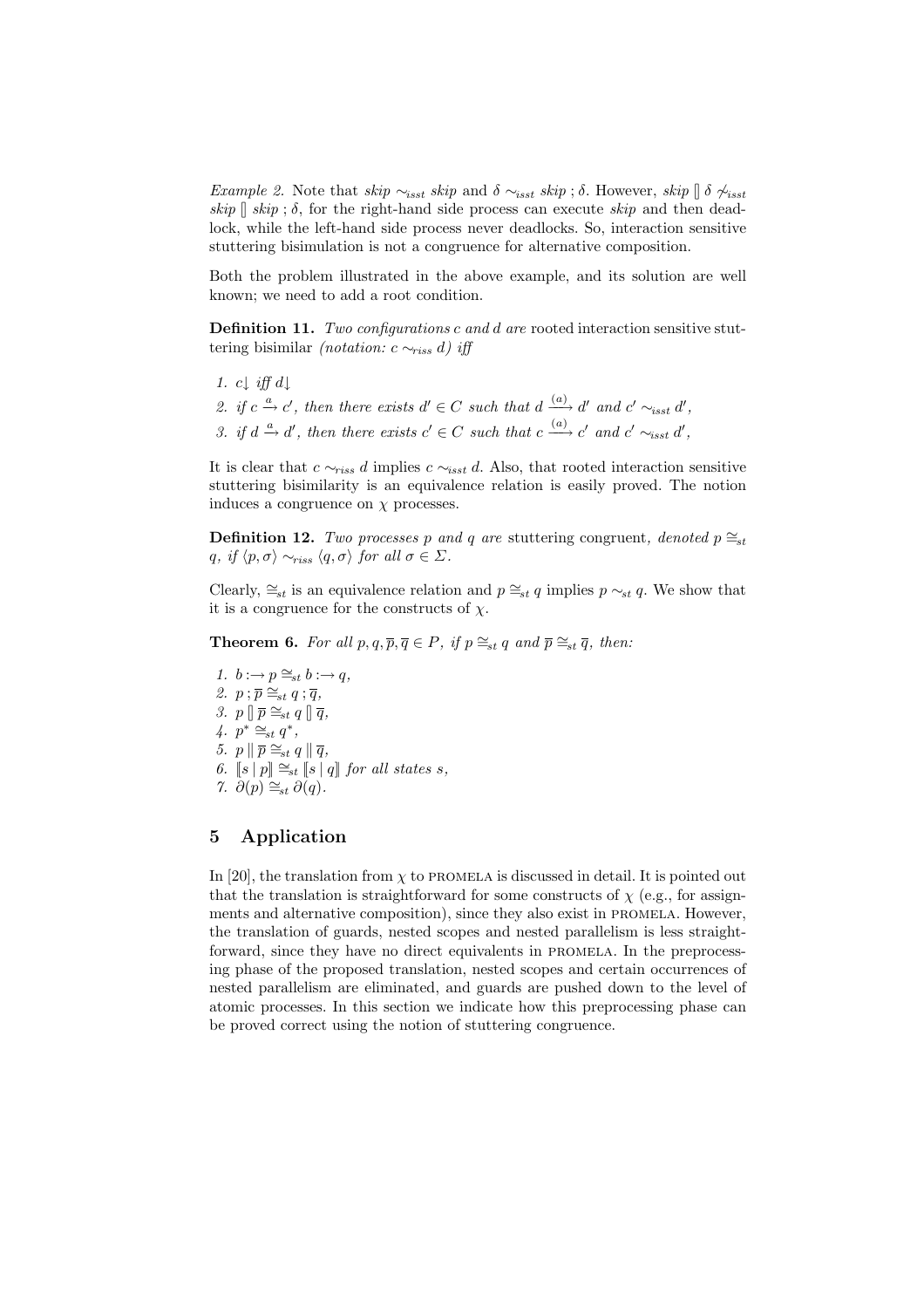To be able to state some of the results pertaining to the scope operator, we first need to define the notion of *free* occurrence of a variable x in a process p. An occurrence of a variable  $x$  in a process  $p$  is called *free* if there is no subprocess of p of the form  $\|s\|q\|$  with  $x \in \text{dom}(s)$  and q containing the occurrence of x. We denote by  $free(p)$  the set of all variables with a free occurrence in p. The following theorem explains how scope operators can be pulled out.

**Theorem 7.** Let  $p, q \in P$ , let  $s, s_1, s_2 \in \Sigma$  and let  $b \in B$  such that  $dom(b) \cap$  $dom(s) = free(p) \cap dom(s) = free(q) \cap dom(s) = \emptyset$ . Then:

- 1.  $b : \rightarrow [s | p] \cong_{st} [s | b : \rightarrow p]$ ,
- 2.  $[s | p]$ ;  $q \cong_{st} [s | p; q]$ ,
- 3.  $p$ ;  $[s | q] \cong_{st} [s | p; q],$
- 4.  $\|s\|p\| \, \|q \cong_{st} \|s\|p\|q\|,$
- 5.  $[s | p] || q \cong_{st} [s | p || q],$
- 6.  $[s_1 | [s_2 | p]] \cong_{st} [\gamma(s_1, s_2) | p]$ ,
- 7.  $[s | \partial(p) ] \cong_{st} \partial([s | p]).$

In case of a repetition, we need to be careful:  $[s | p|^*$  is not stuttering congruent with  $\|s\|p^*\|$ , for in  $\|s\|p\|^*$  the state s is applied before each repetition of p, while in  $[s | p^*]$  it is only applied before the first repetition. The solution is to incorporate in  $\|s\|p^*\|$  the effect of the state s after each repetition of p by a sequential composition of assignments of the form  $x := s(x)$ , one for every  $x \in \text{dom}(s)$ . That is, if  $\text{dom}(s) = \{x_1, \ldots, x_n\}$ , then we propose to replace  $[s | p]^*$  by  $[s | (p; x_1 := s(x_1); \ldots; x_n := s(x_n))^*]$ . Note, however, that this only works if p does not have the option to terminate immediately (i.e., if  $\langle p, \sigma \rangle$  for all states  $\sigma$ ). For, if  $\langle p, \gamma(s, \sigma) \rangle$ , then  $\langle s | (p; x == c)^* |, \sigma \rangle$  can do the action  $aa(x, c)$ , whereas  $\langle \|s \| p\|^*, \sigma \rangle$  cannot do the same action (unless p can do it), and thus the root condition is violated.

Let  $\overline{P}$  be the set of processes that do not contain  $\varepsilon$  and in which every occurrence of the star operator is immediately followed by the sequential composition operator. Then  $\langle p, \sigma \rangle$  for all  $\sigma \in \Sigma$  and all  $p \in \overline{P}$ , as is easily proved by structural induction on p.

**Theorem 8.** Let  $p \in \overline{P}$ , let  $x \in V$ , and let  $c \in C$ . If s is a state such that  $dom(s) = \{x_1, ..., x_n\},\, then$ 

$$
[[s | p]]^* \cong_{st} [[s | (p ; x_1 := s(x_1) ; \cdots ; x_n := s(x_n))^*].
$$

The next theorem explains how guards can be distributed over all operators except parallel composition.

**Theorem 9.** Let  $p, q \in P$ , let  $s \in \Sigma$  and let  $b, b_1, b_2 \in B$ , then:

- 1.  $true \rightarrow p \cong_{st} p$ 2.  $b_1 : \rightarrow b_2 : \rightarrow p \cong_{st} (b_1 \wedge b_2) : \rightarrow p$ 3.  $b : \rightarrow (p : q) \cong_{st} (b : \rightarrow p)$ ; q
- 4.  $b : \rightarrow (p \parallel q) \cong_{st} (b : \rightarrow p) \parallel (b : \rightarrow q)$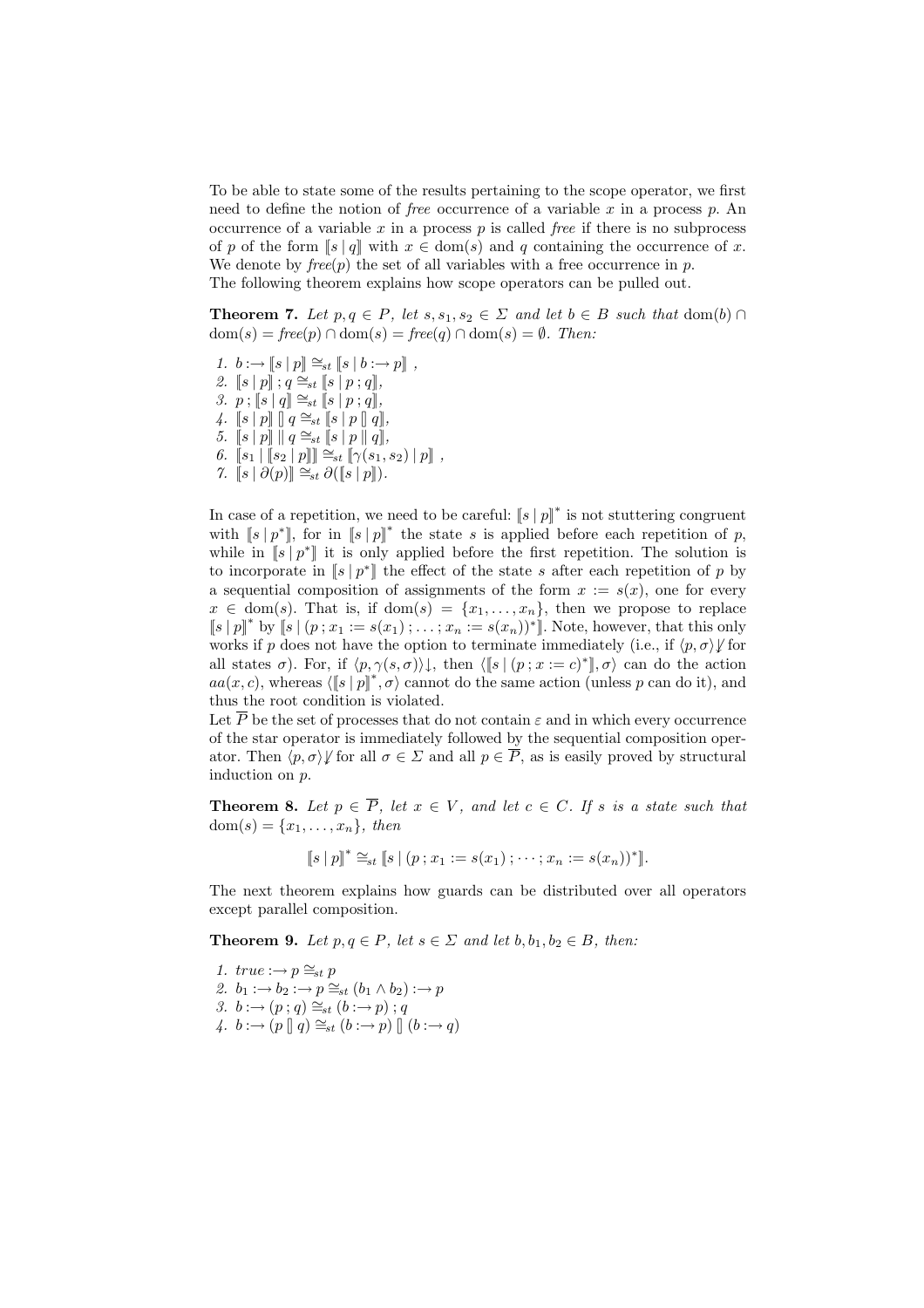5.  $b : \rightarrow p^* \cong_{st} (b : \rightarrow p)$ ;  $p^* \parallel b : \rightarrow \varepsilon$ 6.  $b : \rightarrow \partial(p) \cong_{st} \partial(b : \rightarrow p)$ 

Note that the process  $b : \rightarrow (p \mid q)$  is not stuttering congruent with the process  $(b \rightarrow p) \parallel (b \rightarrow q)$ . For suppose the processes are executed in a state in which b is *true* and an action from  $p$  changes the state in such a way that the value of  $b$ becomes *false*. Then the process  $b : \rightarrow (p || q)$  proceeds as  $p' || q$  and the process  $(b \rightarrow p) \|(b \rightarrow q)$  as  $p' \|(b \rightarrow q)$ , and in the latter process the option q is blocked. We finish this section with a theorem that allows us to simplify nested parallelism in the context of sequential composition. For similar reasons as before it is formulated in terms of the set  $\overline{P}$ .

**Theorem 10.** Let  $p, q, r \in \overline{P}$ , and let  $w \in V$  such that  $w \notin free(p) \cup free(q) \cup$  $free(r)$ . Then,

1.  $(p || q)$ ;  $r \cong_{st} [w \mapsto 0 | p; w := w + 1 || q; w := w + 1 || (w = 2) : \rightarrow r],$ 2.  $p$ ;  $(q || r) \cong_{st} [w \mapsto 0 | p; w := w + 1 || (w = 1) : \rightarrow q || (w = 1) : \rightarrow r].$ 

## 6 Conclusion

In this paper we have proposed the notion of stuttering congruence for the modeling and simulation language  $\chi$ . We have proved that if two  $\chi$  processes are stuttering congruent, then, with respect to any state  $\sigma$ , they satisfy the same  $\text{CTL}^*_{-x}$  formulas and either both have a deadlock or neither of them. Stuttering congruence is a behavioral congruence for the constructs of discrete-event, untimed part of  $\chi$ , i.e., it is defined directly on the operational semantics of the language and it is a congruence for its constructions. Therefore, it is suitable for establishing the correctness of syntactic transformations on  $\chi$  models.

We have illustrated the use of stuttering congruence in correctness proofs of syntactic transformations by indicating how (a part of) the preprocessing phase of the translation from  $\chi$  to PROMELA can be proved correct. It is explained in detail in [20] that if a  $\chi$  model satisfies a few general restrictions, then the preprocessing phase yields a  $\chi$  model that can be straightforwardly translated into promela. The resulting promela specification can then be verified with spin. Incidentally, note that for Theorems 8 and 10 it is essential that stuttering congruence allows 'stuttering'; the transformations in these theorems do not preserve the validity of full CTL<sup>\*</sup>.

Currently, a translation from  $\chi$  to UPPAAL is being developed, and it also involves a preprocessing phase. We think that stuttering congruence will be suitable for proving the correctness of that preprocessing phase too.

As future work, we mention the extension of the results obtained in this paper to full timed  $\chi$  [19], proving the preservation of the validity of a timed variant of  $\text{CTL}_{-X}^*$ .

Acknowledgements The authors would like to thank Jos Baeten for commenting on a draft of this paper, and the members of the TIPSy project for discussions.